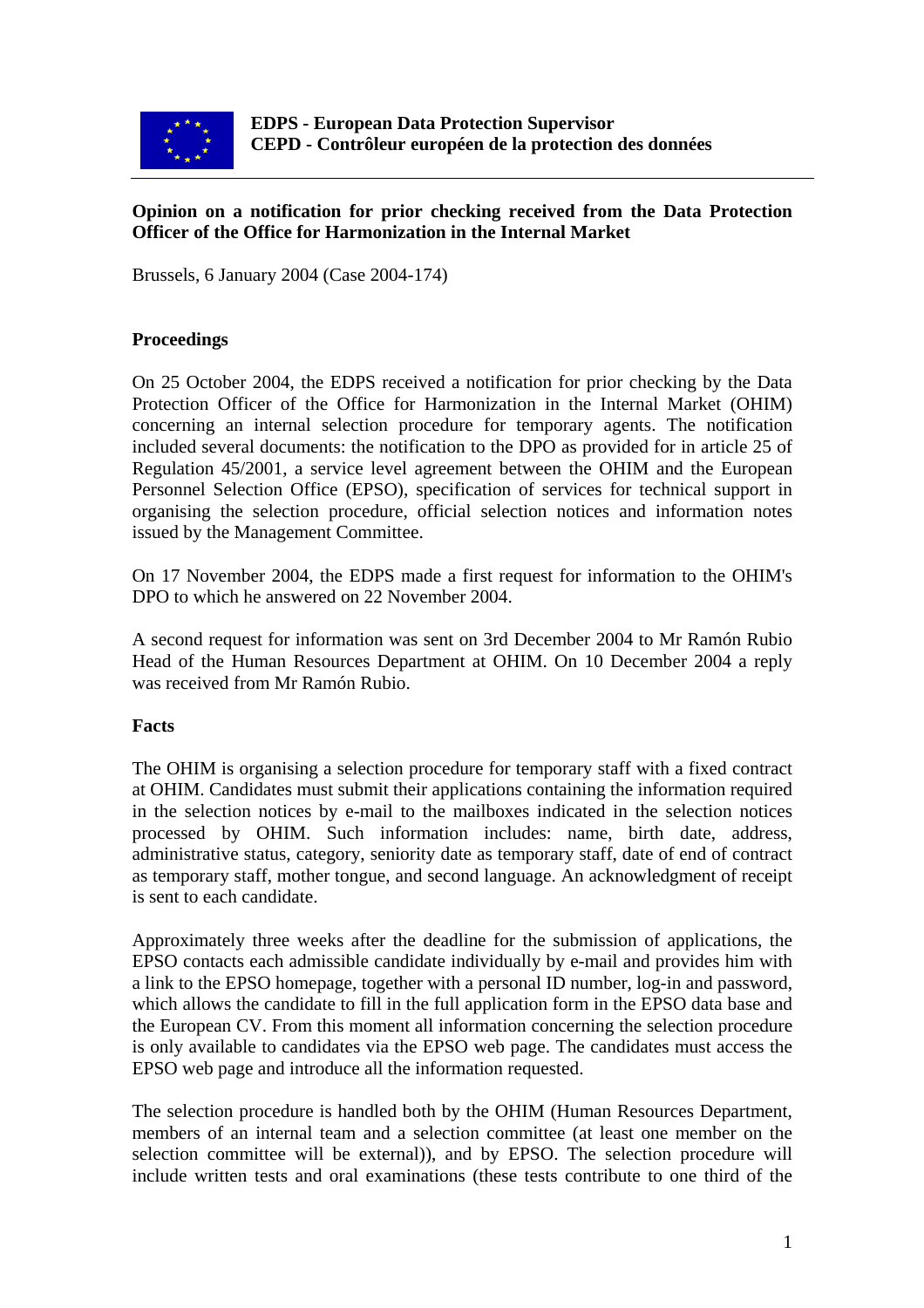points each). The ability, efficiency and conduct in the service of the candidate as contained in his/her appraisal report(s) are scored and taken into account in the selection procedure (one third of the total score). The notification of the processing operation to the DPO mentions that it must still be determined whether scores are to be mentioned in the publication of the final lists.

As concerns the storage of the information gathered during this selection procedure, as concerns OHIM, according to the information received from the Head of Human resources, the data concerning the selection procedure is stored for 5 years in the offices and indefinitely in central archives in case of reclamations.

Electronic applications as contained in the e-mail boxes created will be deleted 12 months after the activation of the e-mail boxes and no later than 15/10/05.

As for EPSO the data is stored for 12 months after publication of the reserve list.

## **Legal Aspects**

## **a) Prior checking**

Article 27 (1) of Regulation (EC) 45/2001 subjects to prior checking by the EDPS all "processing operations likely to present specific risks to the rights and freedoms of data subjects by virtue of their nature, their scope or their purposes". Article 27 (2) of the Regulation contains a list of processing operations that are likely to present such risks such as "processing operations intended to evaluate certain aspects relating to the data subject, including his or her ability, efficiency and conduct" (article 27.2.b). Since we are in the presence of processing of personal data intending to evaluate the data subject for the purpose of the selection procedure, the case falls within the scope of the prior checking procedure.

Since prior checking is designed to address situations that are likely to present certain risks, the opinion of the EDPS should be given prior to the start of the processing operation. In this case however the selection procedure is already under way. Indeed, the deadline for the submission of applications was the 15 November 2004 and written tests are about to start end of January/beginning of February 2005. This is not a serious problem however as far as any recommendations made by the EDPS may still be adopted accordingly.

The notification of the DPO was received on 25 October 2004. According to Article 27 (4), the present opinion has to be delivered within a period of two months that is before 25 December 2004. Requests for further information suspended the procedure for 5 days and 7 days, extending the deadline to 6 January 2005.

This opinion does not intend to address the issue of selection procedures in the European Institutions in general, but relates to the specific case notified to the European Data Protection Supervisor under the article 27 procedure.

Article 41 (2) of Regulation 45/2001 provides that the European Data Protection Supervisor "shall be responsible for monitoring and ensuring the application of the provisions of this Regulation and any other Community act relating to the protection of the fundamental rights and freedoms of natural persons with regard to the processing of personal data by a Community institution or body, and for advising Community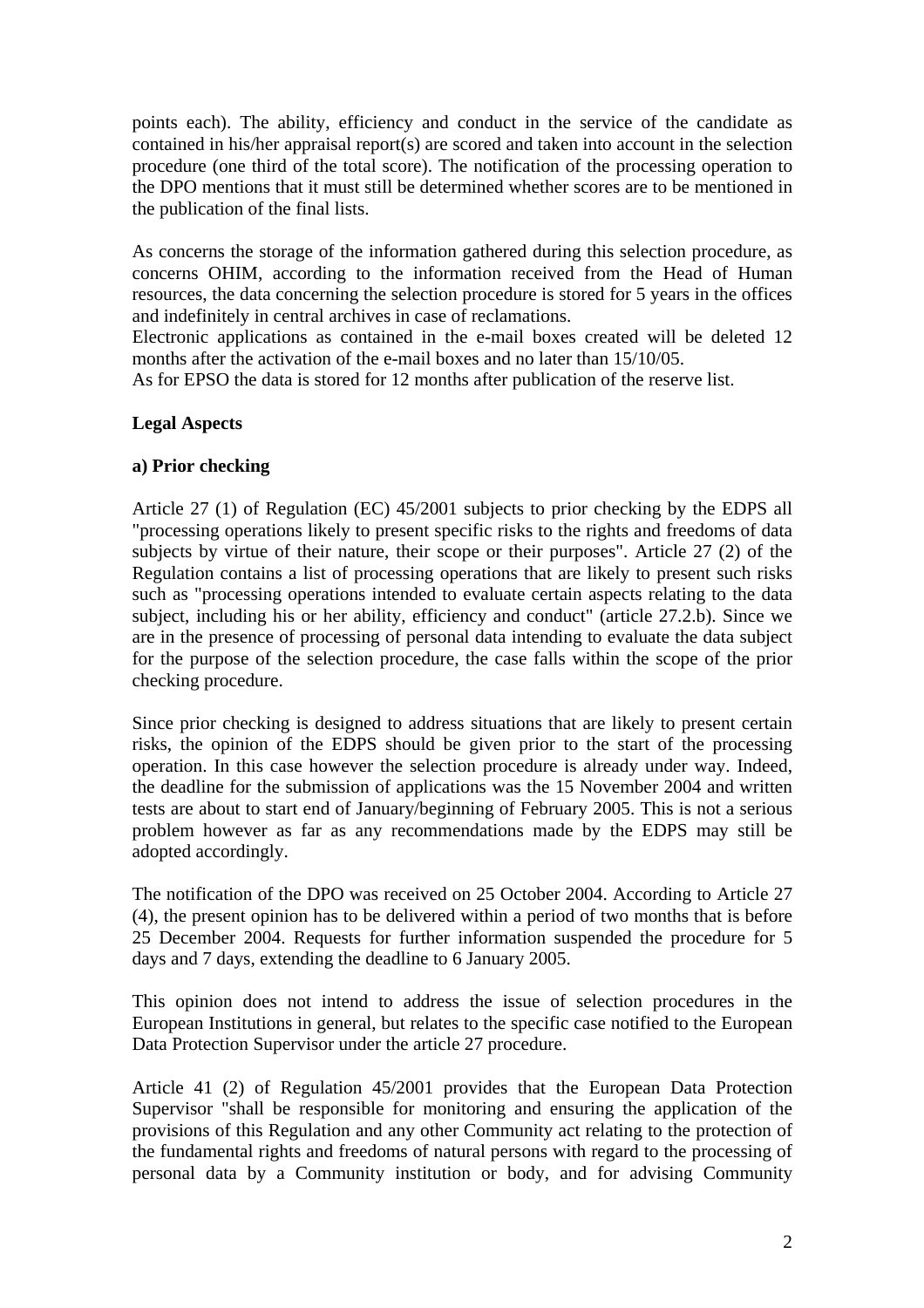institutions and bodies and data subjects on all matters concerning the protection of personal data". The role of the European Data Protection Supervisor in this case shall be to examine the selection procedure notified according to the data protection principles provided for in Regulation 45/2001. This opinion does not aim at addressing any other legal issue.

# **b) Controller and processor**

According to Article 2.d of the Regulation, the controller is the "Community institution or body, the Directorate-General, the unit or any other organisational entity which alone or jointly with others determines the purposes and the means of the processing of personal data". The controller is responsible for ensuring that the obligations laid down in the Regulation are complied with (information to be given to data subject, ensuring rights of the data subject, choice of data processor, notification to the data protection officer...). A processor is a "natural or legal person, public authority, agency or any other body which processes personal data on behalf of the controller" (article 2.e.).

In the present case, OHIM is to be qualified as the controller and EPSO should be qualified as a processor in the terms of the Regulation 45/2001, processing the personal data on behalf of the  $OHIM<sup>1</sup>$ .

This is supported by the fact that the processing operation is notably based on articles 123 and 185 of the Staff Regulation (conditions of employment of other servants), which provide that the European Personnel Selection Office shall at the request of the institutions, provide "assistance" to the different institutions with a view of the selection of temporary staff or contract staff, in particular by defining the contents of the tests and organising the selection procedure.

Accordingly, the role of EPSO is defined in the service level agreement between the OHIM and EPSO (article 2) as assisting OHIM in organising internal selection for temporary agents and contract agents to select suitably qualified individuals.

## **c) Lawfulness of processing**

The selection procedure involves the collection and processing of a number of personal data concerning the candidates and therefore clearly falls within the scope of Regulation 45/2001.

The processing is necessary for the performance of a task carried out in the public interest on the basis of the Treaties establishing the European Communities or other legal instruments adopted on the basis thereof (article 5.a. of the Regulation). Article 112 of the Council Regulation on Community Trade Mark<sup>2</sup> provides that the Staff Regulations of the European Communities, the Conditions of Employment of other servants of the European Communities, and the rules adopted by agreement between the institutions of the European Communities giving effect to those Staff Regulations and Conditions of Employment shall apply to the staff of the Office.

<span id="page-2-0"></span> $\overline{a}$ <sup>1</sup> This does not mean that EPSO cannot be qualified as the controller in other cases.<br><sup>2</sup> Council Regulation (EC) No 40/94 of 20 December 1993 on the Community trade mark

<span id="page-2-1"></span>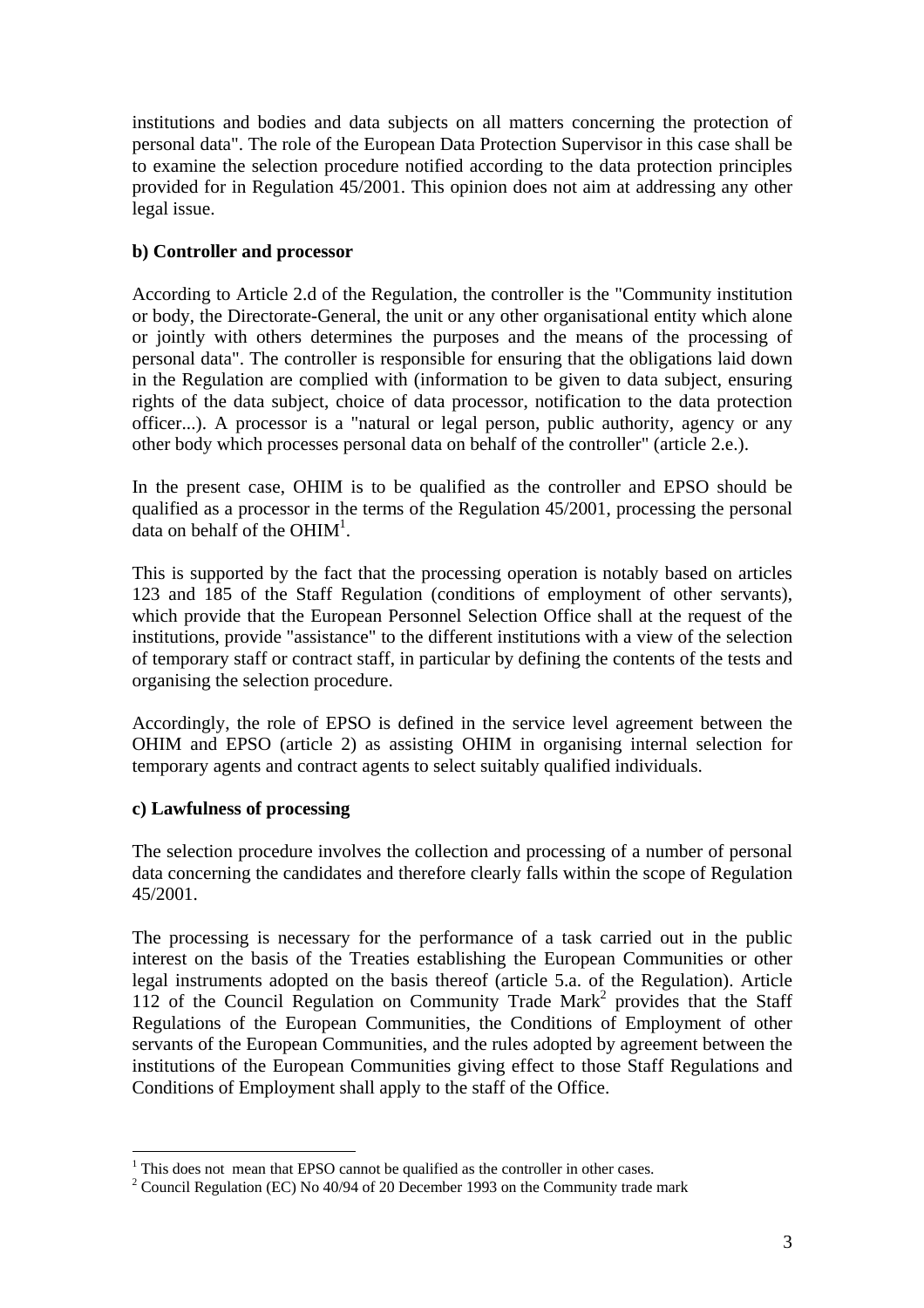The Staff Regulations provide that the Appointing Authority shall decide whether to hold a competition internal to the institution, which shall be open only to officials and temporary staff as defined in Article 2 of the Conditions of Employment of other servants of the European Communities; and then follow the procedure for competitions on the basis either of qualifications or of tests, or of both qualifications and tests.

### **d) Information to be given to the data subject**

According to article 4.1.a of the Regulation, personal data must be processed "fairly and lawfully". The principle of fairness refers to the obligation to provide information to the data subject (article 11 of the Regulation). If the processing of the data is to be fair, the data subject must be in a position to learn of the existence of a processing operation and, when personal data are collected from him or her, must be given accurate and full information, except where he or she already has it, according to the provision of the Regulation. This information covers at least: the identity of the controller, the purposes of the processing operation for which the data are intended, the recipients or categories of recipients of the data, whether replies to questions are obligatory or voluntary as well as the possible consequences of failure to reply, the existence of a right of access to and right to rectify the data concerning him/her. According to the Regulation, further information should also be provided if necessary to guarantee "fair processing in respect of the data subject". Such information covers aspects such as the legal basis for the processing of the data, the time-limits for storing data, the right to have recourse to the European Data Protection Supervisor.

Data concerning applicants are collected in two phases. In the first instance an application is sent by e-mail to a mailbox specified in the selection notice. This e-mail also includes an up-dated European Curriculum Vitae. After the deadline for the submission of applications, EPSO provides each admissible applicant with an access to a personal portal to enable the candidate to fill in a full application in the EPSO data base. From this time on, all the information concerning the selection procedure will be made available to the candidates by EPSO via a special page on their web site, created specifically for this selection procedure.

According to the notification of the processing operation to the DPO, information to the data subject is provided in information notes of  $1/10/04$  and  $8/10/04$  and in the selection notice of 15/10/04. However, neither the information notes nor the selection notices provide specific information concerning the processing of personal data by the OHIM in the selection procedure. For example, information lacks as concerns the period of retention of the data by OHIM or the data subject's right of access and rectification.

Since EPSO is processing the personal data on behalf of the OHIM, there is no specific obligation according to the Regulation for EPSO to provide the information to the data subject. Having said this, information on the processing of the data by EPSO in this selection procedure is in fact provided by the EPSO web site on a pop up screen. The information provided refers to the processing of the data by EPSO and concerns: the identity of the controller, the purpose of the processing, the data subjects concerned, the categories of data concerned, the legal basis of the processing, the recipients of the data, the retention period, the date when the processing starts and the existence of a right of access and rectification. The data subject must click on an "OK" button thereby agreeing to the processing of the personal data by EPSO.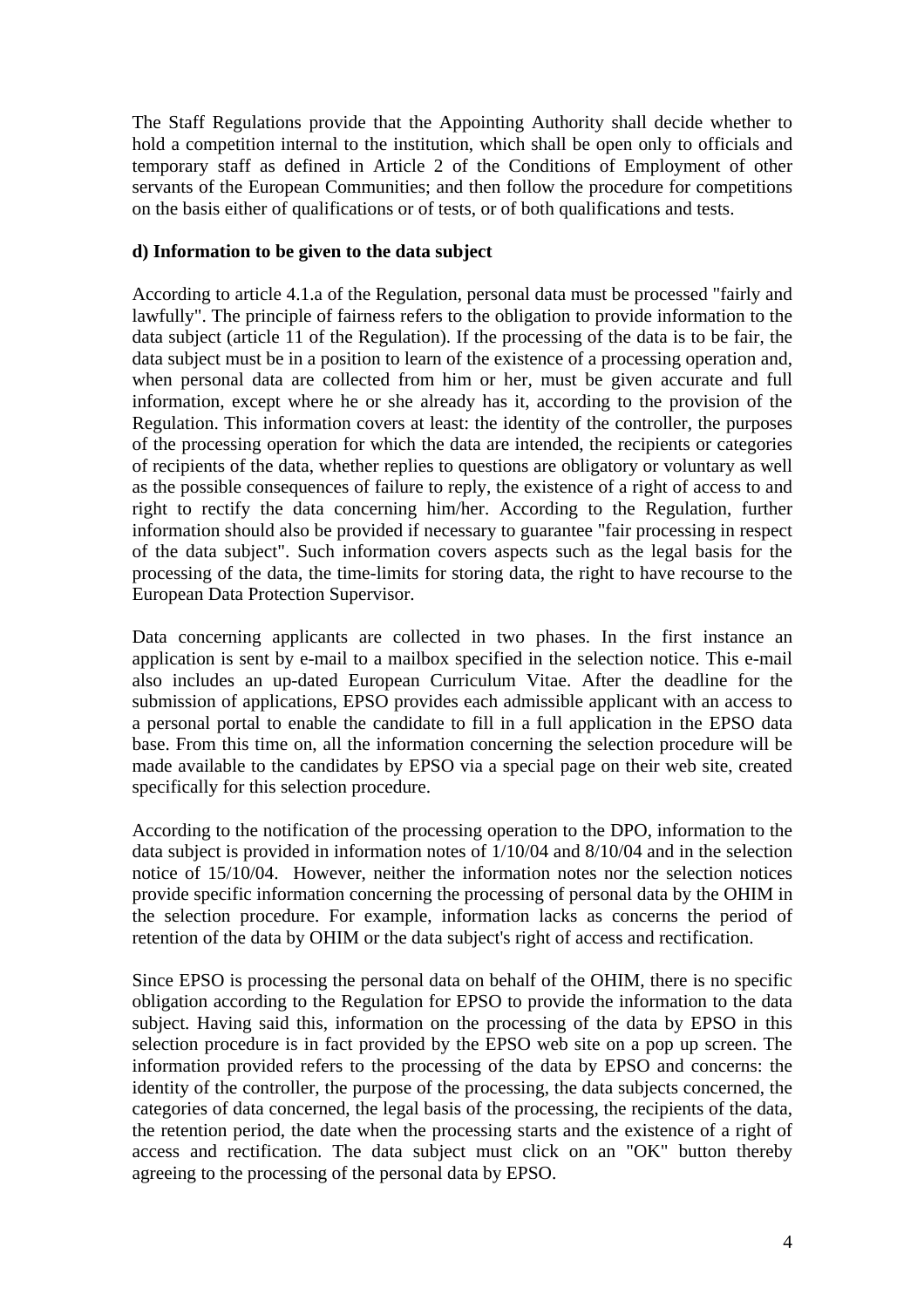Seeing that EPSO is the contact point for the data subjects in the second phase of the selection procedure, the information provided by EPSO should be adapted so as to also provide information about the processing of the data by OHIM. For example information should be provided as concerns period of retention of data or recipients of data or as concerns the fact that OHIM is the controller of the processing operation.

As possible candidates are informed in the information note of the Management Committee, that the final lists will be published (with or without the scores, yet to be decided), this publication must be considered, in principle, as fair in the terms of the Regulation, although it would be far preferable if the decision on publishing scores would have been taken before the selection procedure started and potential candidates would have been informed of it. As to the means of publication, no information has been provided on where the results will be published. Should the final lists be published in the Official Journal, being the highest level tool of official publication in the EU, this information should have been given to potential candidates before they submitted their application.

More generally, for the processing of personal data to be considered as "fair", potential candidates must be provided with all essential information concerning the processing of their personal data in the selection procedure before they submit their application and, in any case, with all relevant details before collection of data.

#### **e) Quality of the data**

Personal data must be "adequate, relevant and not excessive in relation to the purposes for which they are collected and/or further processed" (article 4.c of the Regulation). It seems that the information requested by OHIM and EPSO satisfy the quality requirements of the Regulation.

## **f) Retention of data**

Personal data must be "kept in a form which permits identification of data subjects for no longer than is necessary for the purposes for which the data are collected or for which they are further processed" (article 4.1.e).

As concerns OHIM, according to the information received, the data concerning the selection procedure is stored for 5 years in the offices and indefinitely in central archives in case of reclamations. Electronic applications as contained in the e-mail boxes created will be deleted 12 months after the activation of the e-mail boxes. As for EPSO the data is stored for 12 months after publication of the reserve list.

It is questionable whether the data need to be retained in central archives indefinitely in case of reclamations. Reclamations cannot be introduced indefinitely, but only within a certain time frame. The conservation period must therefore be adapted accordingly.

## **g) Processing on behalf of controllers**

Where a processing operation is carried out on behalf of a controller, article 23 of the Regulation provides that the controller shall choose a processor providing sufficient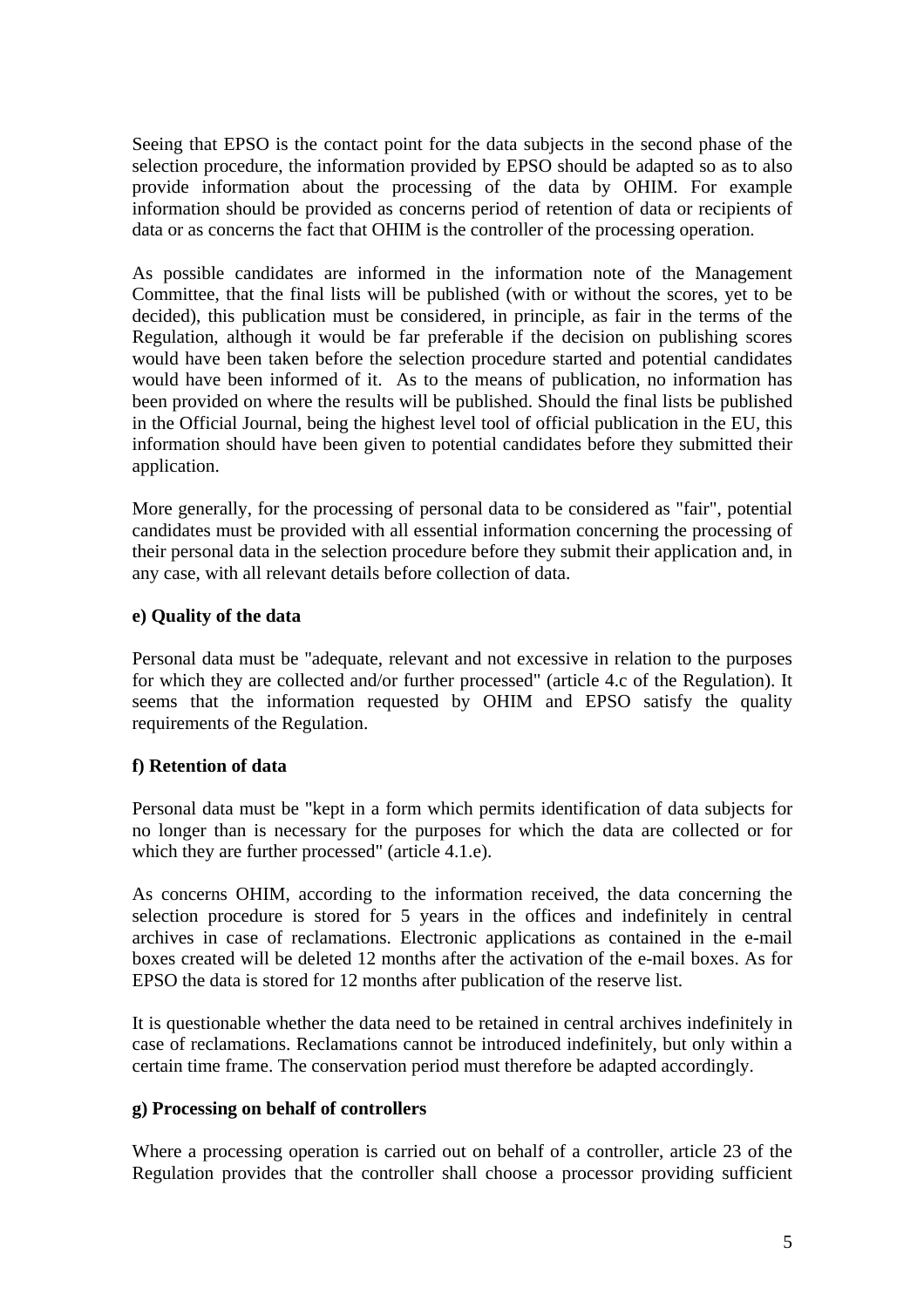guarantees in respect of the technical and organisational security measures required by the Regulation. The carrying out of a processing operation by way of a processor must be governed by a contract or legal act binding the processor and the controller and stipulating in particular that the processor shall only act on instructions from the controller and that the obligations of confidentiality and security of processing of personal data are also incumbent on the processor.

The service level agreement between the OHIM and EPSO defines the role of EPSO and the scope of the service, but does not mention the obligations provided for in article 23 of Regulation 45/2001 as concerns the security and confidentiality of the processing of personal data. These aspects should be provided for in an addendum to the agreement. OHIM should also make sure that EPSO's standards as concerns security measures are sufficient to guarantee adequate security in the present case.

#### **h) Security**

According to articles 22 and 23 of the Regulation 45/2001, the controller and the processor shall implement the appropriate technical and organisational measures to ensure a level of security appropriate to the risks represented by the processing and the nature of the personal data to be protected. These security measures must in particular prevent any unauthorized disclosure or access, accidental or unlawful destruction or accidental loss, or alteration, and to prevent all other forms of unlawful processing.

The notification to the DPO mentions various organisational and technical security measures within OHIM which seem appropriate to the risks presented and the nature of the data. As for security measures within EPSO we assume that these are standard EPSO security measures for selection procedures.

#### **Conclusion**

The proposed processing operation does not seem in breach of Regulation (EC) 45/2001 provided that the aforementioned considerations are taken into account. This means in particular that:

- Further information must be provided to the data subjects on the selection procedure, notably the period of retention of the data by OHIM and the data subjects right of access and rectification;

- the information could be provided on the EPSO pop up message as concerns data protection which will need to be adapted accordingly;

- the final lists of results should not be published in the Official Journal as this information was not given to potential candidates before they submitted their application;

- more generally, for the processing of personal data to be considered as "fair", potential candidates must be provided with all essential information concerning the processing of their personal data in the selection procedure before they submit their application and, in any case, with all relevant details before collection of data;